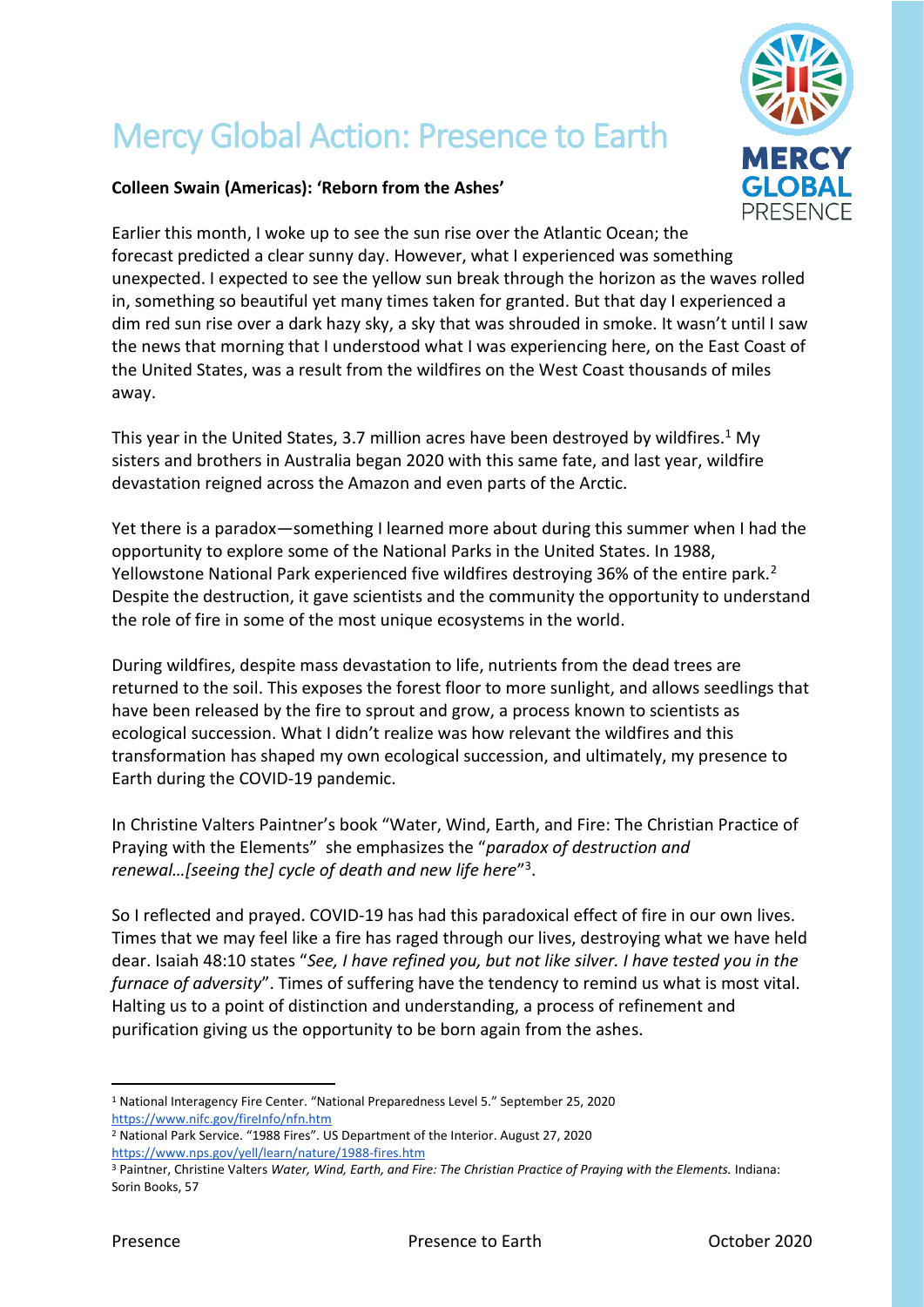We have been forced to stop, to be present to this time and those around us and how we are all connected. Even more so, it has allowed renewed attention to Creation and our presence to and on Earth; truly revealing the sacredness of Earth among us.

Mercy International Association's recent publication, 'Hope in a Time of Pandemic – Responding to COVID-19 through a Mercy Lens', captured the experiences of Mercy Sisters, Associates and Partners across the world and how they have contemplated and embraced integral ecology and indigenous wisdom during this time. A Mercy Sister from Newfoundland shared:

*We are being graced with a moment of planetary significance, this time coming from the microcosm that forms the web of existence as we know it. A virus is letting us know that everything is connected, from the non-living to the living, from the rich to the poor, from the first world to the fourth. The task that lies before us is to first acknowledge the need to respect and protect the unity of that web of life by creating and preserving a balance in the seas, rivers, soil, and air."* <sup>4</sup>

This is the call for us all globally; we cannot forget this presence we have felt amongst the stillness. We must respond with moral integrity to the wisdom of Earth and continue to feel her presence. Human activity has subjected Earth to relentless devastation inhibiting Earth's sustainability and the flourishing of life. Earth has called us to witness our connection. We grow. We burn. We are transformed, reborn from the ashes and heal together.

During this five year anniversary of Pope Francis' encyclical "Laudato Si': On Care of our Common Home", the one year anniversary of the Synod on the Amazon and the climate strikes across the globe, we are reminded of the unified call to protect Earth against environmental degradation. We cannot forget that the Amazon was in flames while the Synod took place. Miguel H. Diaz, previous US Ambassador to the Holy See, wrote in an article entitled "Our Common Home is Burning" that

*"Our failure to protect our planet increasingly deepens the divide between rich and poor, having the greatest impact on already vulnerable populations... Fire has often been used in the Christian tradition as a symbol of life and vitality. Seen from this perspective, we could call for "fire" to burn in our house. But let's be perfectly clear: our house cannot burn as a result of human ideologies mainly driven by economic profit*."<sup>5</sup>

Reverend Dr. Peter Savastano, Associate Professor at Seton Hall University, wrote in "Merton and Indigenous Wisdom" that Thomas Merton's first step toward reigniting the sacred fire in his own life was "*divesting his mind from the prison of his ethnocentric, imperialistic attitudes and beliefs.*..." <sup>6</sup> This is necessary in our own ecological conversions,

<sup>4</sup> Mercy International Association - Global Action. *Hope in a Time of Pandemic: Responding to COVID-19 Through a Mercy Lens*" August 18, 2020. <https://www.mercyworld.org/f/45074/x/e3711034bd/f-covid-guide-web.pdf> <sup>5</sup> Diaz, Miguel H. "Our 'Common Home' is Burning". National Catholic Reporter. September 10, 2019 <https://www.ncronline.org/news/earthbeat/theology-en-la-plaza/our-common-home-burning> <sup>6</sup> Savastano, Peter. "Merton and Indigenous Wisdom". Fons Vitae Publishing. Louisville, Kentucky. 2019 <https://fonsvitae.com/product/merton-indigenous-world-wisdom/>